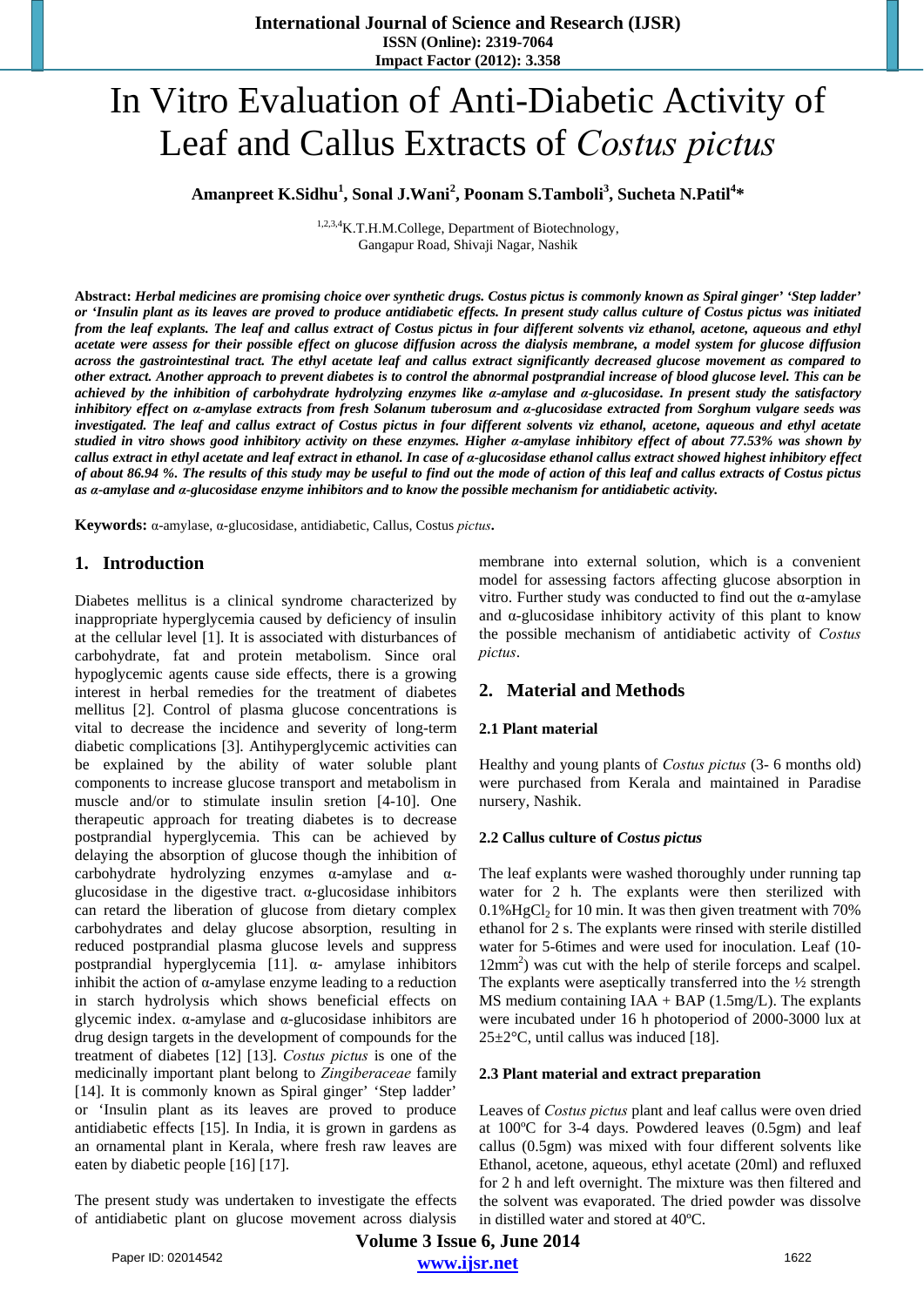#### **2.4 In vitro antidiabetic activity (By glucose diffusion inhibitory study)**

# **3. Results**

This is the in vitro technique used to evaluate the effects of plant and callus extract on glucose movement. In control experiment, 1ml of 0.15M sodium chloride containing 0.22M D-glucose was introduced in dialysis bag and sealed at each end. Test experiment consisted of dialysis bag into which 1ml of 2.5g/100ml of extract and 1ml of 0.15M sodium chloride containing 0.22M D-glucose was added [19] [20]. The dialysis bag was placed on magnetic stirrer and kept at room temperature. The appearance of glucose in external sodium chloride (0.15M) solution was measured by dinitrosalicylic acid method over the incubation period of 1h, 3h, 5h, 24h and 27h. 1ml of sample was taken to which 1ml of dinitrosalicylic acid was added, boiled for 15 minutes and absorbance was recorded at 540 nm[21].

#### **2.5 Inhibition assay for α- amylase**

Alpha amylase was extracted from fresh potato tuber (*Solanum tuberosum*), method describe by May lay fan 1975 [22]. A reaction mixture containing 500ul of plant and callus extract, 500µl 0.02M sodium phosphate buffer (pH 6.9 with 0.006M sodium chloride) and 500µl α-amylase enzyme solution was incubated at 25ºC for 10min. After preincubation, 500µl of 1% starch solution 0.02M sodium phosphate buffer (pH 6.9 with 0.006M sodium chloride) was added to each tube at 5s intervals. The reaction mixture was then incubated at 25ºC for 10min. The reaction was stopped with 1.0 ml dinitrosalicylic acid colour reagent. The test tubes were then incubated in boiling water bath for 15min and cooled to room temperature and absorbance was measured at 540nm. Each experiment was performed in duplicates [23].

% Inhibition =  $[(A540 \text{ Control} - A540 \text{ Extract})] \times 100$ A540 Control

#### **2.6 Inhibition assay for α-glucosidase**

Alpha glucosidase was extracted from *Sorghum vulgare* seeds, method describe by Chikezie I. Ovvuama 1999 [24]. A reaction mixture containing 500µl of plant extract, 500µl 0.02M sodium phosphate buffer (pH 6.9 with 0.006M sodium chloride) and  $500\mu$ l  $\alpha$ -glucosidase enzyme solution was incubated at 25ºC for 10min. After pre-incubation, 500µl of 1% starch solution 0.02M sodium phosphate buffer (pH 6.9 with 0.006M sodium chloride) was added to each tube at 5s intervals. The reaction mixture was then incubated at 25ºC for 10min. The reaction was stopped with 1.0ml dinitrosalicylic acid colour reagent. The test tubes were then incubated in boiling water bath for 15 min and cooled to room temperature and absorbance was measured at 540 nm. Each experiment was performed in duplicates [23] [25].

% Inhibition =  $[(A405 \text{ Control} - A405 \text{ Extract})] \times 100$ A405 Control

#### **3.1 In vitro antidiabetic activity by glucose diffusion inhibitory study**

The ethyl acetate leaf and callus extract was found to be more potent inhibitor of glucose movement than other extracts showing lowest mean glucose concentration in external solution of  $275\pm7.071$  μg/ml and  $200\pm14.142$  μg/ml respectively at the end of 27 h. The glucose conc. in external solution in leaf and callus extract in the decreasing order was ethyl acetate > ethanol> aqueous> acetone. After 27 h without leaf and callus extract (control), glucose movement out of dialysis had reached a plateau with a mean glucose concentration in the external solution was 420±14.142 μg/ml as shown in Figure 1 and Figure 2.



**Figure 1**: Effect of 2.5gm/100ml leaf extracts in different solvents of *Costus pictus*, on the movement of glucose diffusion out of dialysis tube

Values are mean of two observation; values are expressed as mean±Standard deviation.





Values are mean of two observation; values are expressed as mean± standard deviation.

#### **3.2 Screening of leaf and callus extract on α-amylase inhibiting activity**

The four extract (Ethanol, acetone, aqueous, ethyl acetate) of *Costus pictus* leaves and callus showed good inhibitory activity for α-amylase. As shown in Figure 3, among the four extract tested callus in ethyl acetate and leaf in ethanol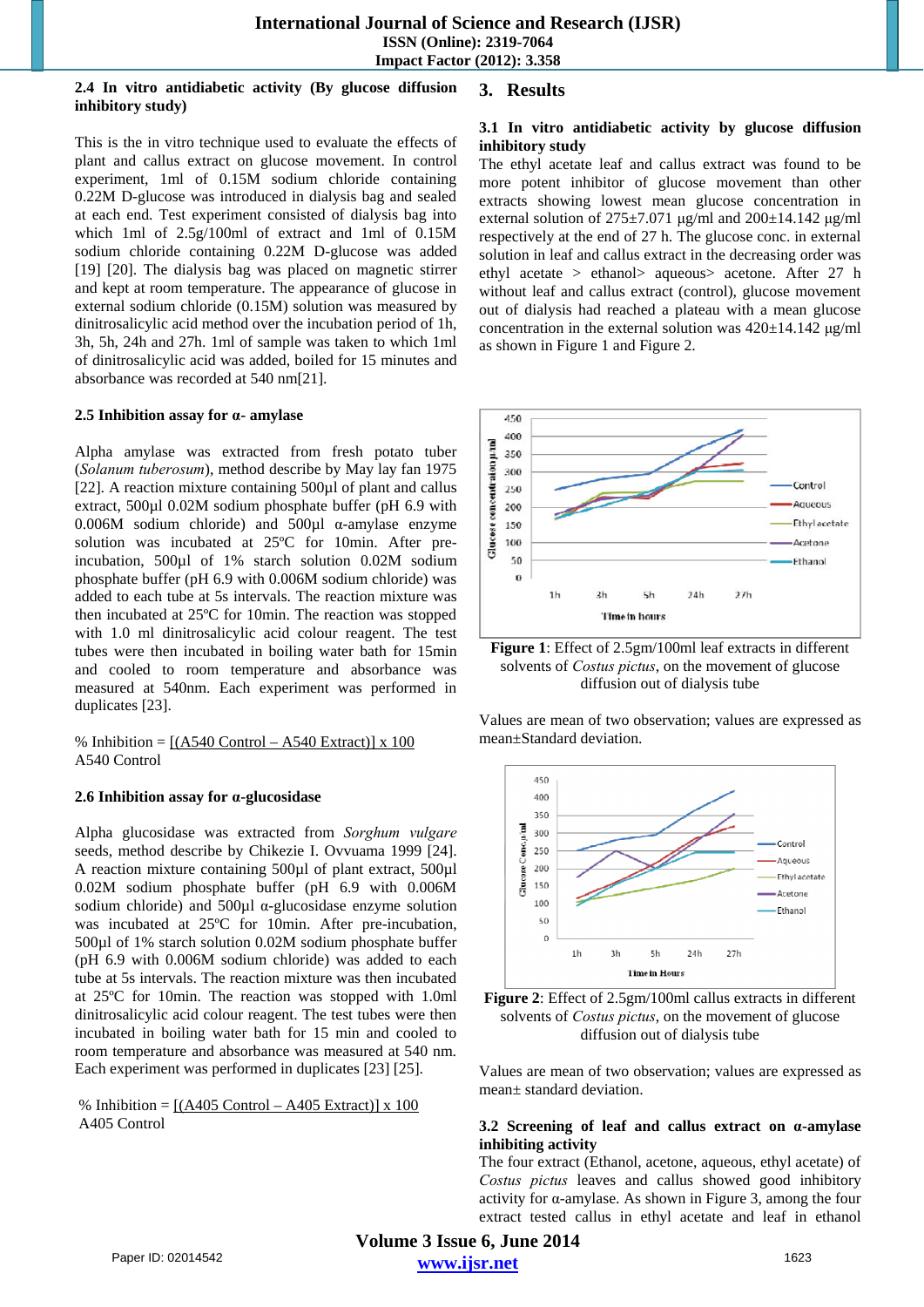extract showed higher inhibitory effect of about 77.53% when compared with other extract. The inhibitory effect of leaf and callus extracts decreased in the order of: Ethanol> acetone> aqueous> ethyl acetate and ethyl acetate> aqueous> acetone> ethanol respectively.



**Figure 3**: The enzyme inhibitory activity of different extracts of *Costus pictus* leaf and callus on α-amylase.

## **3.3 Screening of leaf and callus extract on α-glucosidase inhibiting activity**

Among the four extract tested ethanol callus extract showed higher inhibitory effect of about 86.94 % when compared with other extract as shown in Figure 4. The inhibitory effect of leaf and callus extracts decreased in the order of: ethyl acetate>acetone>ethanol > aqueous and ethanol>aqueous> ethyl acetate> acetone respectively.



**Figure 4**: The enzyme inhibitory activity of different extracts of *Costus pictus* leaf and callus on α-glucosidase.

# **4. Discussions**

## **4.1 In vitro antidiabetic activity**

Diabetes mellitus is debilitating and life theatening disorder with increasing incidence thoughout the world. Antihyperglycemic activities of most effective plants were in part explained by ability of phytoconstituents to increase glucose transport and metabolism in muscle and /or to stimulate insulin sretion. In vitro inhibitory activity can be related to in-vivo activity. The data obtained from in-vitro inhibitory activity can be used in preclinical animal studies. These studies are useful to isolate the phytoconstituents responsible for antidiabetic activity.

The effect of various extracts on glucose diffusion inhibition was tested. At the end of 27 h glucose movement of control (without plant extract) in external solution has reached a plateau with mean glucose concentration above 420±14.142 μg/ml. It was evident from graph that the ethyl acetate and ethanol leaf and callus extracts were found to be potent inhibitors of glucose diffusion. The ethyl acetate leaf and callus extract was found to be more potent than other extracts showing lowest mean glucose conc. of  $275\pm7.071\,\text{\mu g/ml}$  and  $200\pm14.142\,\text{\mu g/ml}$  respectively at the end of 27 h.

## **4.2 Inhibitary activity of**  $\alpha$  **– amylase and**  $\alpha$  **– glucosidase**

In diabetes, hyperglycemia is condition characterized by abnormal postprandial increase of blood glucose level. In present study the satisfactory inhibitory effect on both enzymes support the use of this plant leaves as munching dietary supplement for treatment of diabetes. The results of these studies are useful to find out the mode of action of this leaf and callus extracts as α-amylase and α-glucosidase enzyme inhibitors and to know the possible mechanism of antidiabetic activity of *Costus pictus*.

#### **4.2.1 Screening of leaf and callus extract on α-amylase inhibiting activity**

The four extract-aqueous, ethyl acetate, acetone, alcohol of leaf and callus showed good inhibitory effects for α-amylase. Among the four extract tested ethyl acetate callus extract showed higher inhibitory effect of about 77.53% when compared with other extract. The inhibitory effect of leaf and callus extracts decreased in the order of: ethanol> acetone> aqueous> ethyl acetate and ethyl acetate> aqueous> acetone> ethanol respectively.

## **4.2.2 Screening of leaf and callus extract on α-glucosidase inhibiting activity**

The four extract-aqueous, ethyl acetate, acetone, alcohol of leaf and callus showed good inhibitory effects for αglucosidase. Among the four extract tested alcohol callus extract showed higher inhibitory effect of about 86.94% when compared with other extract. The inhibitory effect of leaf and callus extracts decreased in the order of: Ethyl acetate> acetone> ethanol> aqueous and ethanol> aqueous> ethyl acetate> acetone respectively. Nair et al [23] also describe the inhibitory activity of  $\alpha$  – amylase and  $\alpha$  – glucosidase in *Artocarpus heterophyllus, Artocarpus altilis, Piper betel* and *Cinnamomum zeylanicum* in methanolic extract.

# **5. Acknowledgement**

The authors are grateful to the Principal and the Management of the K.T.H.M.College, MVP Samaj, Nashik District for providing all the necessary facilities to carry out the research work.

# **References**

[1] D.H. Joshu, "Management of Diabetes Mellitus**,"** Edn.2, Perspective of care across the life span, 3, 1991.

**Volume 3 Issue 6, June 2014 www.ijsr.net** Paper ID: 02014542 1624